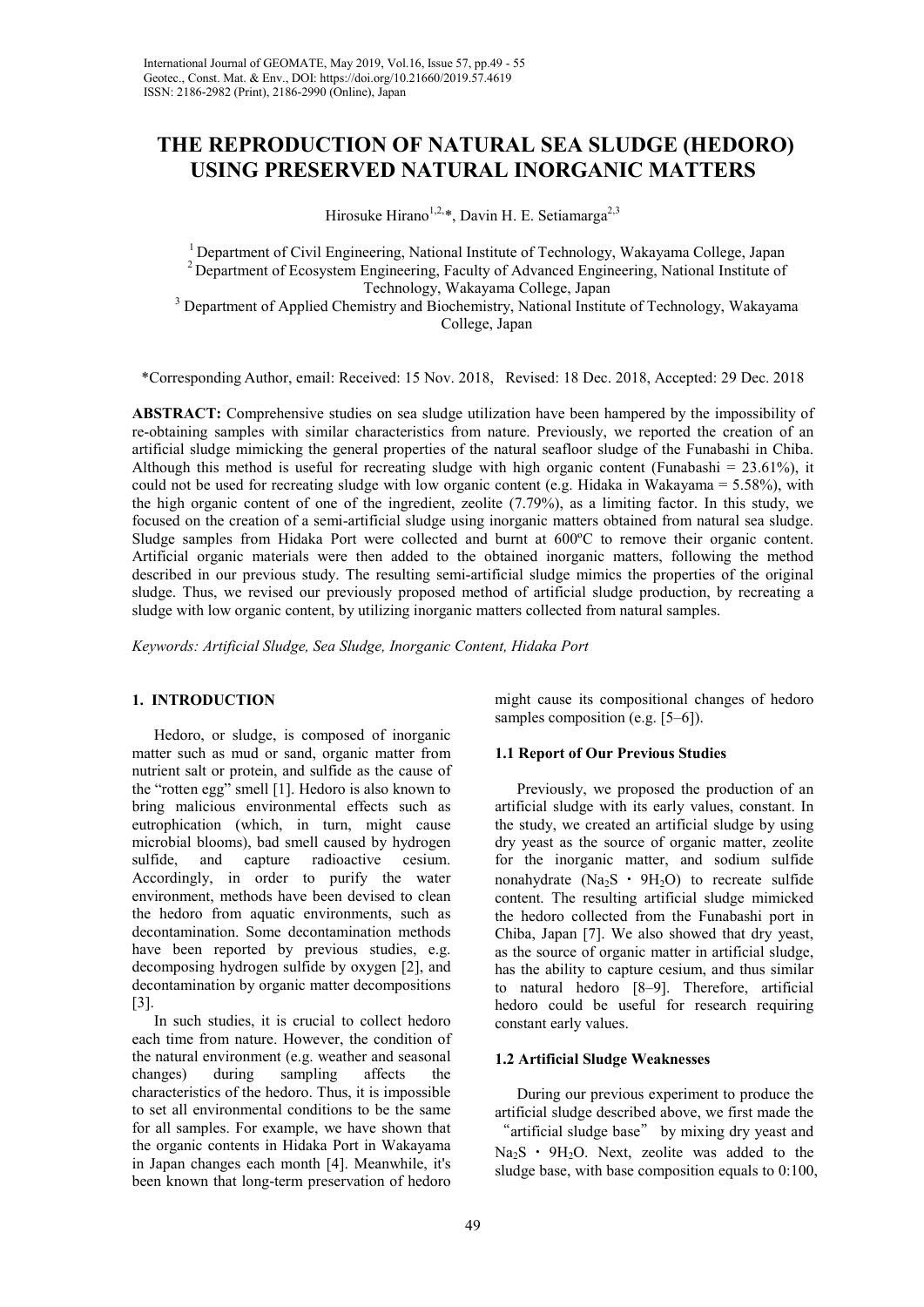41.7:58.3, and 83.3:16.7. We calculated the calibration curve of the heat-weight loss analysis (TG; Thermo-Gravity analysis) (Fig. 1) by the primary equation and quadratic equation, and use the average value as the best addition rate of sludge base to produce artificial sludge. However, we found out that the 0:100 sample shown the organic content of 7.79%, despite no addition of organic content. The main ingredient zeolite, being made of only inorganic matter (silicon and aluminum), is supposed to content no organic material. We considered that the ingredient zeolite probably captured microorganisms and/or other organic materials in the air, and thus obtained its organic content.

To test the possibility of zeolite capturing organic matter from the air, a sample of zeolite was burnt at 600 ºC to get rid all of the possibly contained organic matter, and left in the open air, in the lab. Organic content was measured by TG once a day for four days. We found the organic content 6.91% as the maximum value (Fig. 2). From this result, we can conclude that zeolite has the possibility to obtain organic matter during preservation. Therefore, it is impossible to produce an artificial sludge with the organic content lower



than that of the zeolite used as an ingredient.

### **2. CHANGES OF HEDORO PROPERTIES DURING STORAGE**

As mentioned previously, it is difficult to reproduce low organic content sludge by using our previously reported method. Meanwhile, long-term storage of natural hedoro might change its composition. Some have anecdotally suggested storing samples at low temperature (freezing at – 20 °C to  $-18$  °C, cold storage at 0 °C, and refrigeration at  $2^{\circ}$ C to 6  $^{\circ}$ C).

To see if cold storage really work, we conducted an experiment by putting hedoro samples (collected in in February and March 2018 from the Hidaka Port) in a freezer for the  $-20$  °C treatment, ice pack for the  $0^{\circ}$ C treatment (Fig. 3), and in a fridge for the 2 ºC–6ºC treatment. The initial organic content of the samples was 2.00% for the February sample and 1.16% for March. The organic and moisture contents of each sample were measured twice, after one week of cold storage. Both measurement results showed only slight differences, as shown in Table 1 (-0.36% to 0.19% after 7 days).

We also checked changes of the compositions of hedoro samples collected from a channel in Gobo city at Wakayama. At 16.40% and 4.69%, the initial organic contents of the channel's hedoro samples were relatively high, compared to the samples from Hidaka Port. Interestingly, our organic content measurement showed that both samples had an organic content increase of  $+10.75\%$  to  $+24.17\%$  after seven days in cold storage (Table 2). The standard deviation of the results is shown in Table 3.

In our present study, we are unable to pinpoint with confidence the reason for the daily increase, because the samples were put in airtight ziplock bags to prevent outside contamination. Some possibilities could be related to temperature chan-



Fig. 3: Ice petri dish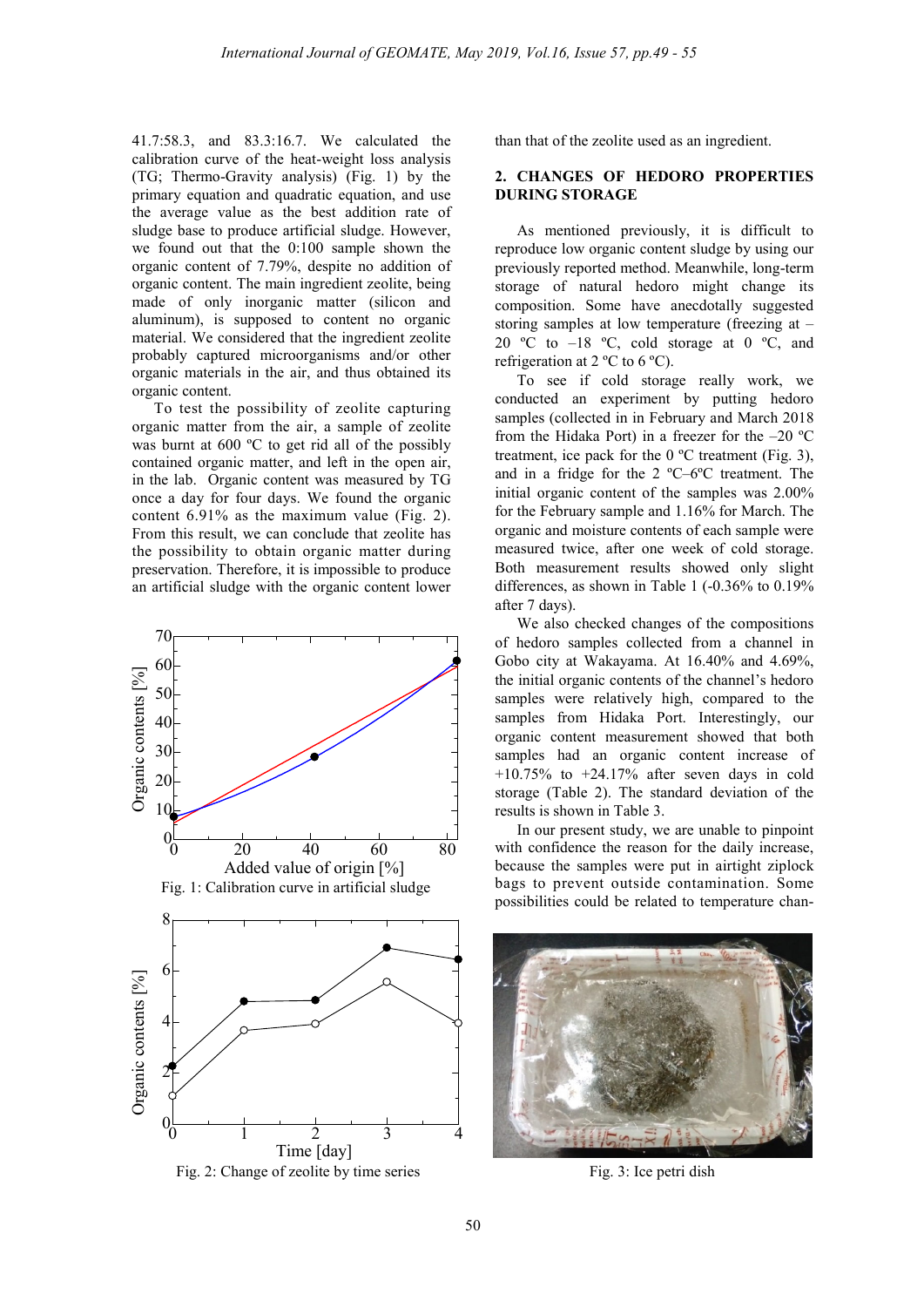ges [10–15] and possible microbial contaminations and proliferations [6, 16–17].

Our result indicates that refrigeration (2 $\degree$ C to 6  $\rm{^{\circ}C}$ ) and/or another cold storage method might work if the organic content of the sample is very low, such as the Hidaka Port hedoro samples, as indicated by the relatively slight change (Table 2), with refrigeration as the better method of storage. However, it still could not prevent the changes in

| Cold<br>Storage<br>Method | Organic<br>contents<br>$\lceil\% \rceil$ | Initial<br>organic<br>contents<br>$\lceil \% \rceil$ | Change<br>after<br>one<br>week<br>$\lceil\% \rceil$ |
|---------------------------|------------------------------------------|------------------------------------------------------|-----------------------------------------------------|
| Freezing                  | 1.75                                     | 2.00                                                 | $-0.25$                                             |
|                           | 1.38                                     | 1.16                                                 | 0.22                                                |
| On ice                    | 1.70                                     | 2.00                                                 | $-0.30$                                             |
|                           | 1.35                                     | 1.16                                                 | 0.19                                                |
| In<br>Fridge              | 1.64                                     | 2.00                                                 | $-0.36$                                             |
|                           | 1.41                                     | 1.16                                                 | 0.25                                                |

Table 1: Change of organic contents in storage (1)

Table 2: Change of organic contents in storage (2)

| Cold<br>Storage<br>Method | Organic<br>contents<br>$\lceil\% \rceil$ | Initial<br>organic<br>contents<br>$\lceil\% \rceil$ | Change<br>after<br>one<br>week<br>$\lceil\% \rceil$ |
|---------------------------|------------------------------------------|-----------------------------------------------------|-----------------------------------------------------|
|                           | 31.09                                    | 16.40                                               | 14.69                                               |
| Freezing                  | 24.69                                    | 4.69                                                | 20.00                                               |
| On ice                    | 27.14                                    | 16.40                                               | 10.75                                               |
|                           | 28.83                                    | 4.69                                                | 24.14                                               |
| In<br>Fridge              | 30.71                                    | 16.40                                               | 14.31                                               |
|                           | 20.82                                    | 4.69                                                | 16.62                                               |

Table 3: Results of standard deviation to change organic contents in storage

|                                     | Standard deviation<br>in organic contents |                                   |                                     |                                        |
|-------------------------------------|-------------------------------------------|-----------------------------------|-------------------------------------|----------------------------------------|
|                                     | n                                         | Free<br>zing<br>$\lceil\% \rceil$ | Save<br>in ice<br>$\lceil\% \rceil$ | Refrige<br>ration<br>$\lceil\% \rceil$ |
| Natural<br>hedoro in                | 3                                         | 0.22                              | 0.47                                | 0.32                                   |
| Hidaka<br>port                      | 3                                         | 0.21                              | 0.18                                | 0.20                                   |
| Channel's<br>hedoro in<br>Gobo city | 3                                         | 1.13                              | 3.73                                | 1.47                                   |
|                                     | 3                                         | 1.16                              | 189                                 | 346                                    |

organic content. The organic content of a hedoro sample changes, even only days after sample collection. For example, hedoro in Hidaka port collected in April 2018 and kept at room temperature was measured on the next day to have an organic content of 12.54%, but after 11 days, the value changed to 1.38%, and after 13 days, to 1.61%.

The changes of the moisture content during cold preservation of the hedoro sample was also measured through TG analysis. Hedoro samples analyzed were samples collected from the Hidaka port (organic contents: 2.00% and 1.16%) and from a channel in Gobo City (organic contents: 16.40% and 4.69%), and artificial sludge samples (organic contents: 20.64% and 28.01%). The artificial sludge production method follows our previous report [5]. First, samples were heated at 100ºC for five minutes to sterilize possible contaminations. After that, measurements were done for every five minutes, while the samples were continuously heated at 100ºC. The results are shown in Fig. 4 to Fig. 9 ( $\bullet$ : Refrigeration,  $\blacktriangle$ : Freezing,  $\Box$ : cold storage in ice).

The values of released moisture content of the hedoro collected from Hidaka Port were 2.81% for the first sample (organic content: 2.00%; preserva-



Fig. 5: Change of moisture content in hedoro (2)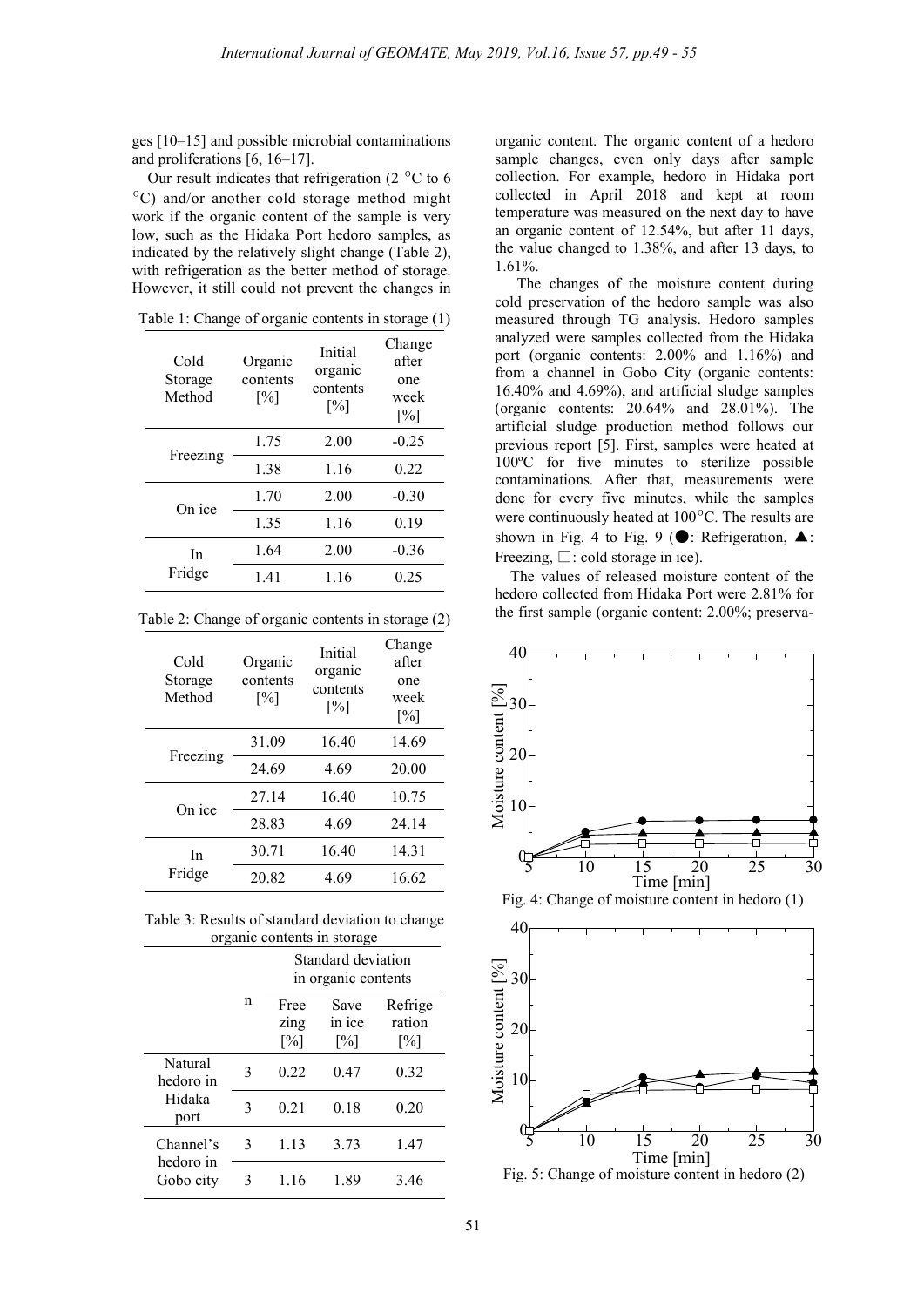tion method: cold storage in ice; Fig. 4), and 8.28% for the second sample (organic content: 1.16%; preservation method: cold storage in ice; Fig. 5). For hedoro samples from the Gobo City channel, the values were 17.51% (first sample; organic content: 16.40%; preservation method: cold storage in ice; Fig. 6) and 13.24% (second sample; organic content: 4.69%; preservation method: refrigeration; second sample). This result, however, emphasizes the difficulties of maintaining both the moisture and Fig. 7). Our result for the artificial sludge was inconclusive (Fig. 8



Fig. 8: Change of moisture content in artificial (1)

and 9; organic contents were set to 20.64% for the first sample, and 28.01% for the organic content of samples during preservations, regardless of the method utilized (Table 4, p was calculated with the value of t from T.TEST function). Without a doubt, such changes will affect the physical and chemical properties of the hedoro samples.

#### **3. SEMI–ARTIFICIAL SLUDGE CREATION**

## **3.1 The Production of Semi-Artificial Sludge Using Inorganic Matter Extracted from Natural Hedoro**

In our present study, inorganic matters from two hedoro samples collected from the Hidaka port (February 2018 and May 2018) were extracted by combustion at 600 ºC to completely burn organic materials off. Three types of artificial sludge with differing organic contents were then made, by using the leftover inorganic matters from the burnt samples. The organic content was calibrated using the previously mentioned "artificial sludge base"



Fig. 9: Change of moisture content in artificial (2)

Table 4: Significant difference in moisture content

|                            |              | Significant difference |                                                               |  |
|----------------------------|--------------|------------------------|---------------------------------------------------------------|--|
|                            | n            | and $\triangle$        | $\blacktriangle$ and $\square$ $\blacktriangle$ and $\square$ |  |
| Natural<br>hedoro(1)       |              |                        | 3 $p = 0.495$ $p = 0.498$ $p = 0.497$                         |  |
| Natural<br>hedoro(2)       |              |                        | 3 $p = 0.367$ $p = 0.446$ $p = 0.421$                         |  |
| Channel's<br>hedoro(1)     | 3            |                        | $p = 0.498$ $p = 0.363$ $p = 0.469$                           |  |
| Channel's<br>hedoro(2)     | $\mathbf{3}$ |                        | $p = 0.498$ $p = 0.498$ $p = 0.498$                           |  |
| Artificial<br>sludge $(1)$ |              |                        | 3 $p = 0.498$ $p = 0.498$ $p = 0.496$                         |  |
| Artificial<br>sludge $(2)$ |              |                        | 3 $p = 0.494$ $p = 0.496$ $p = 0.496$                         |  |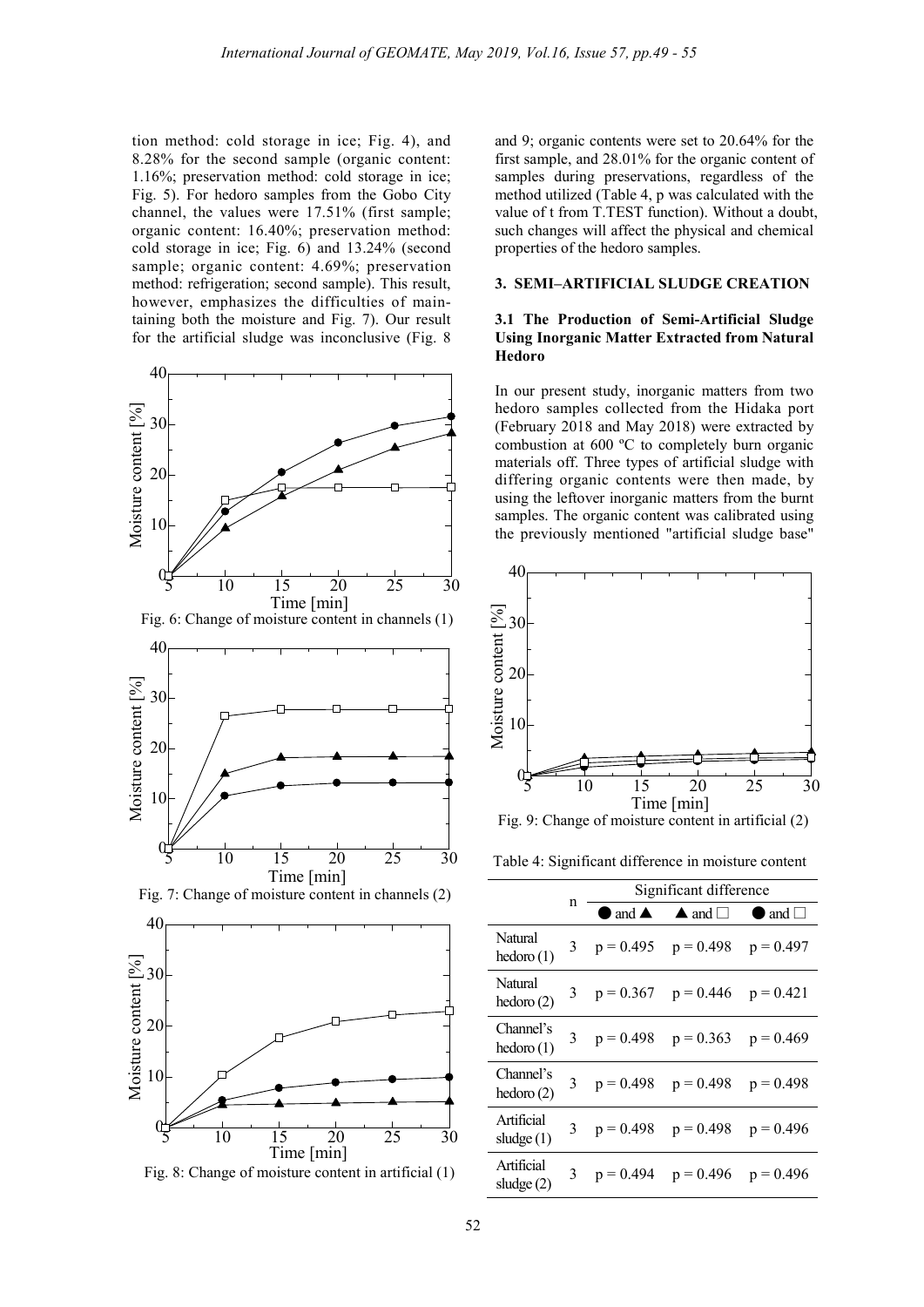(= sludge base). The three types of samples are as follow: sludge base/natural sludge inorganic matter 0/100, 41.7/58.3, and 83.3/16.7. The organic/inorganic ratio was then plotted on a calibration curve (Fig. 10–11). These compositional ratios enabled us to recreate samples mimicking the natural hedoro collected in February (organic content  $= 1.30\%$ ; Fig. 10), and in May (organic content  $= 1.50\%$ ; Fig. 11). Based on these analyses, the resulting calibration curve indicates that the best ratio of sludge base powder addition vs. the total mix (sludge base  $+$  inorganic material from the natural sludge) is 3.10% to recreate the February sample, and 0.73% for May sample. Thus, we succeeded in following the recipe, with the margin error during addition between 0.13% – 0.14%.

#### **3.2 Results and Discussions**

The resulting semi-artificial hedoro, interestingly, showed different organic content ratio than what was predicted by the calibration curve. For the February sample recreation, the expected



organic content was 1.22%, and for May was 1.58%. However, the actual observation value we obtained was 1.31% (Table 4) and 2.86% (Table 5), respectively. Therefore, the February samplemimicking semi-artificial hedoro had +0.09% than the expected value, while the May one showed +1.28% than the expected value.

The result indicated that we were unable to recreate the May sample, because the margin of error was bigger than 1.0%. This is probably because it is difficult to add the sludge base powder less 1.0% of the total organic/inorganic mix, since in this experiment we only made ca. 1 gram of semi-artificial sludge.

The calibration curve indicated that some inorganic content values were too high (more than 98.94% = organic content values were under 1.06%), causing the ideal values of sludge base needed in the mix, in effort to reproduce such samples, to be less than  $0.0\%$ . This also indicates that there are rooms for improvements of the method presented here.

Table 4: Result of reproduction (1)

| $22th$ Feb.,<br>2018 | Organic contents [%] |      |
|----------------------|----------------------|------|
| Natural              | Average as           | 0.92 |
|                      | 1.30                 | 1.43 |
|                      |                      | 1.53 |
| Semi-artificial      | Average as<br>1.31   | 1.09 |
| (Added 2.96%)        |                      | 1.37 |
| of A.S.<br>powder)   |                      | 1.47 |

Table 5: Result of reproduction (2)

| 25th May,<br>2018  | Organic contents [%] |              |  |
|--------------------|----------------------|--------------|--|
| Natural            |                      | 1.40         |  |
|                    | Average as<br>1.50   | 1.77<br>1.33 |  |
|                    |                      |              |  |
| Semi-artificial    |                      | 2.80         |  |
| (Added 0.86%)      | Average as<br>2.86   | 3.17         |  |
| of A.S.<br>powder) |                      | 2.61         |  |

Table 6: Standard deviation and significant difference of organic contents in semi-artificial vs. natural hedoro

|                 | Standard<br>deviation | significant<br>difference |
|-----------------|-----------------------|---------------------------|
| Natural $(1)$   | 0.268                 |                           |
| Semi-artificial | 0.161                 | $p = 0.197$               |
| Natural (2)     | 0.196                 |                           |
| Semi-artificial | 0 2 3 2               | $p = 0.499$               |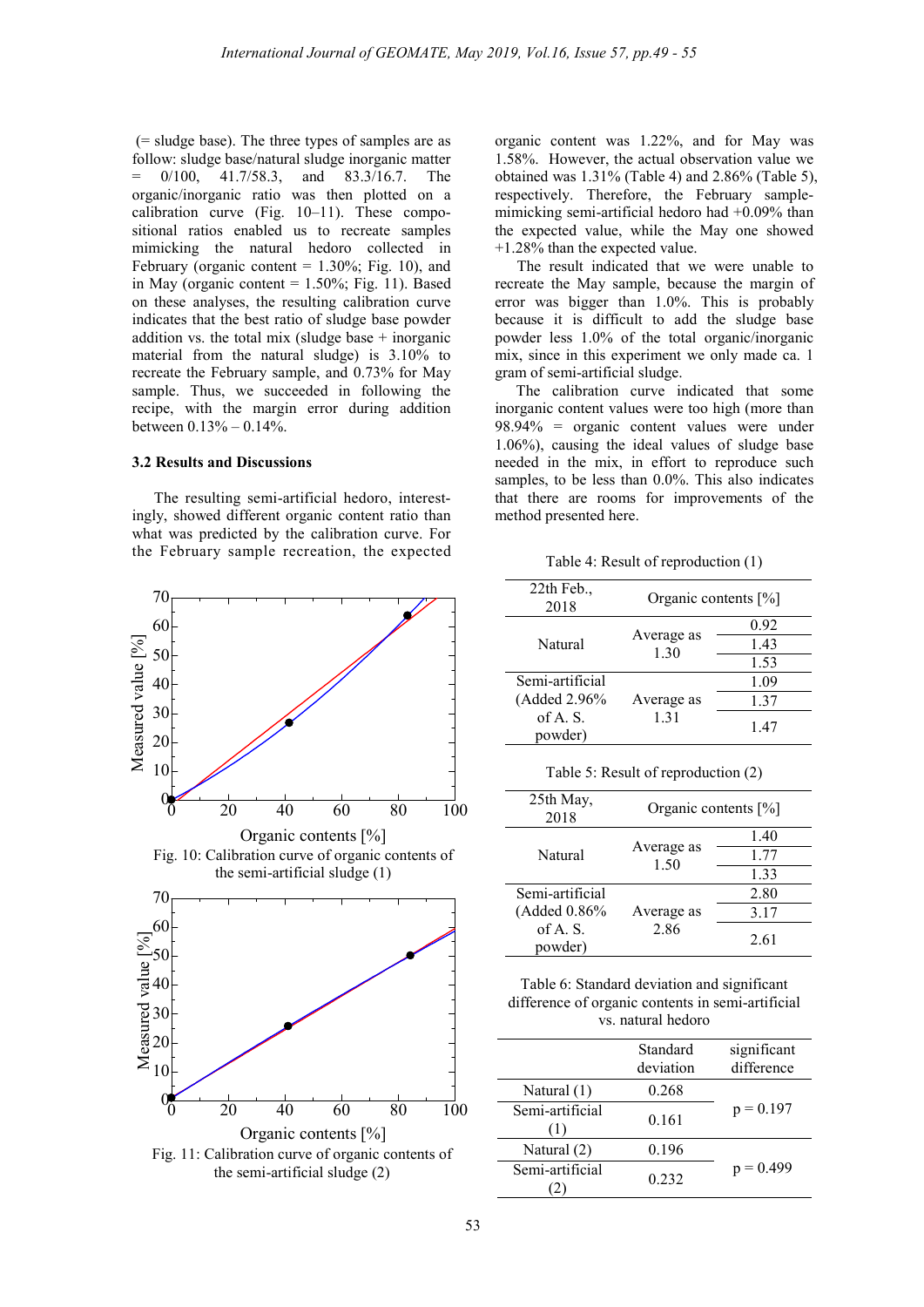Despite some weaknesses, however, we were successful in improving our previous artificial sludge production method [7]. In that study, we mentioned that it was impossible to recreate natural hedoro with low organic contents (less than 6.91%). With our method presented here, we succeeded in recreating low organic contents hedoro, such as those of the Hidaka port (Table 6).

### **4. CONCLUSION**

Inorganic matter storage is easier and more reliable, as indicated by our cold storage experiment with low-organic content samples. Our experiments indicated that inorganic contents are robust and thus could endure relatively long-term storage. Previous studies have also indicated that such stability of inorganic contents (e.g. [18–19]). Meanwhile, organic content changes drastically during storage, causing changes to the properties of the hedoro samples. Therefore, the recreation of a semi-artificial sludge using preserved inorganic materials extracted from the original natural samples would allow successful recreations of original natural hedoro samples, including those with low organic contents.

The stability of inorganic contents, and the success of our success in recreating natural hedoro with low organic content (high inorganic content) by utilizing inorganic matter extracted from the original natural hedoro, also allow us to propose methods of storage: (1) hedoro samples could be first burnt to get rid of the organic content, and the inorganic matters cold-stored, or (2) hedoro samples are refrigerated or frozen during storage, and when needed, burnt to get rid of their organic contents. However, future studies to pinpoint which method is more effective and accurate are still needed.

Future studies will include, for example, improving the method of recreating natural hedoro with low organic content and/or high inorganic content presented here, and testing other possible sources of organic matter besides yeast extract, and inorganic matter besides zeolite.

#### **5. REFERENCES**

- [1] Yoshida T., About generation and the removal of the sludge - In bottom sampler examination of the Gulf of Minamata, HEDORO, No. 1, 1974, pp.11–27.
- [2] Okamoto K., Toyama T., and Komoriya T., Ocean Decontamination: High Ability Removal Method to Radioactive Cesium from Ocean Sludge by Using Micro Bubbles and Activating Microorganisms. International Journal of GEOMATE, Vol. 12, Issue 32,

2017, pp.57–62.

- [3] Hirano H., Toyama T., Nishimiya N., and Okamoto K.., Removal of Cesium from Sea Sludge through Decomposition of Organic Matter with Aqueous Hydrogen Peroxide. International Journal of GEOMATE, Vol. 8, Issue 1, 2015, pp.1203–1206.
- [4] Hirano H., Semura D., Sakamoto K., Toyama T., and D. H. E. Setiamarga, A Dynamic changes of organic content over time in the sea sludge collected from the Gobo/Hidaka coastal area in Wakayama, southwest Japan. IOP Conference Series: Earth and Environmental Science, Vol. 176, 2018, Paper No. 012007,
- [5] Hirano H. Toyama T., Nishimiya N. Preparation of prototype artificial sludge based on compositional information of sea sludge. 48th Annual Conference of Japan Society on Water Environment, 2013, pp. 298.
- [6] Hua K., Jiang J. Q., Zhao Q. L., Lee D. J., Wanga K., and Qiu W., Conditioning of wastewater sludge using freezing and thawing: Role of curing. Water Research, Vol. 45, issue 18, 2011, pp. 5969–5976.
- [7] Hirano H., Toyama T., Nishimiya N., D. H. E. Setiamarga., Morita S., Uragaki Y., and Okamoto K., Artificial Sludge Based on Compositional Information of a Natural Sea Sludge. International Journal of GEOMATE, Vol. 12, Issue 31, 2017, pp.95–99.
- [8] Uragaki Y, Morita S, Hirano H, Ability of adsorbed cesium by organic matter from sea sludge. 50th Annual Conference of Japan Society on Water Environment, 2016, pp. 622.
- [9] Hirano H., Sakamoto K., and Semura D., Comparison of adsorbed ability for cesium, by inorganic matter and sea sludge Part2: changing decontaminate ability by values of Cs in a sample. 51th Annual Conference of Japan Society on Water Environment, 2017, pp. 404.
- [10]Tamamura S, Sakai T, Shimizu S, Ishijima Y, Igarashi T, Variation in inorganic nitrogen and organic carbon concentrations in groundwater samples stored under cold and frozen conditions. Journal of Groundwater Hydrology, Vol. 54, Issue 2, 2012, pp.107– 116.
- [11]Ide T., Kawasaki K., Yamashiro H., and Matsuda A., Conditioning of excess activated sludge by freezing and thawing process - the